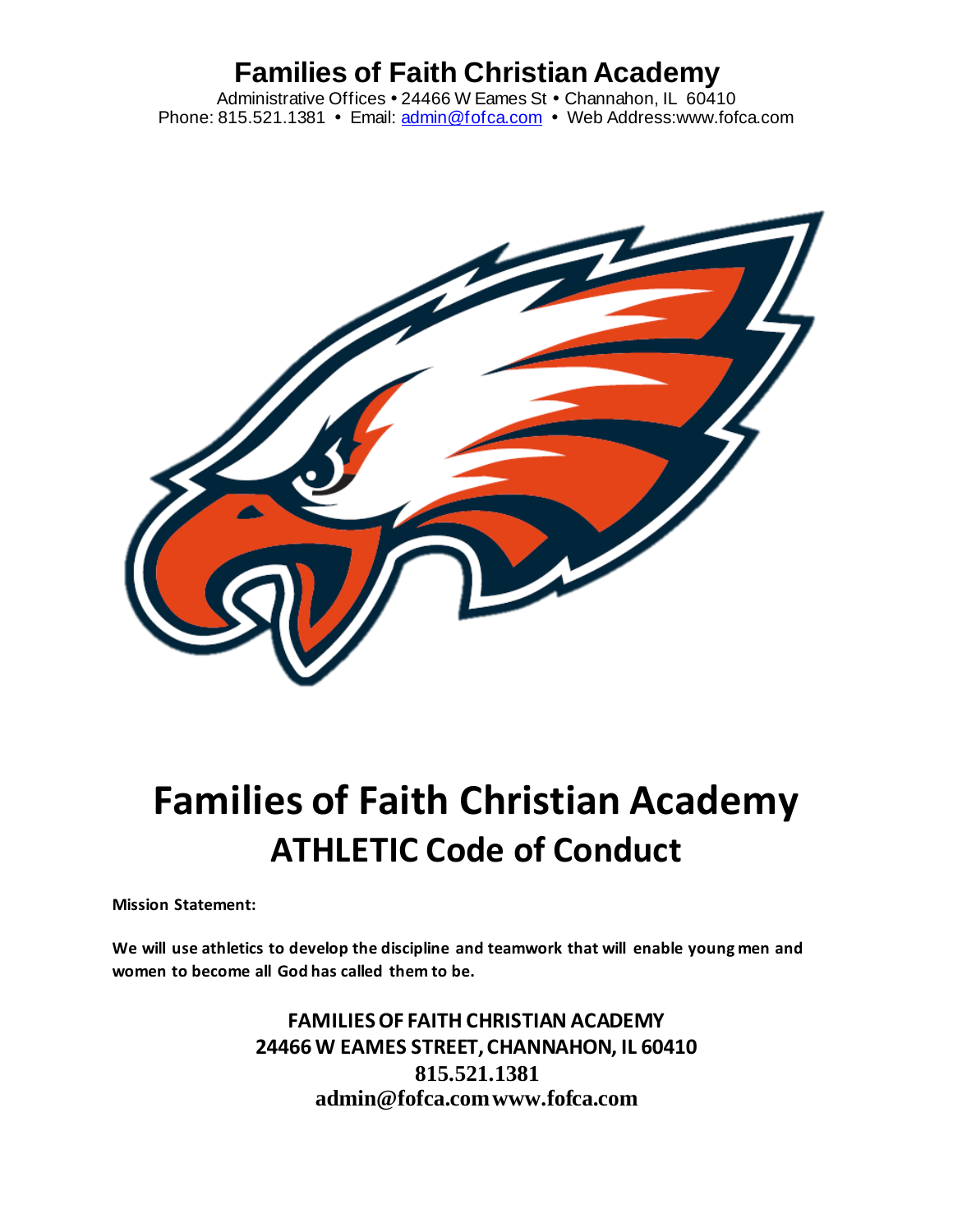Administrative Offices • 24466 W Eames St • Channahon, IL 60410 Phone: 815.521.1381 • Email: [admin@fofca.com](mailto:admin@fofca.com) • Web Address:www.fofca.com

#### **PRACTICE**

- 1. Everyone is expected to be at all practices and to be on time. On time means dressed & ready to go at least 5 minutes prior to the start of practice. Excused absences include illness and emergencies but you must notify the head coach at least 1 hour prior to the start of practice. You will only be allowed 2 excused absences each additional excused absence will result in a one game suspension. ANY unexcused absence will result in a one game suspension. If you are late to practice more than 3 times, it will be considered an unexcused absence.
- 2. Cell phones must be turned off and kept in your backpack or your locker from the beginning of practice until the end of practice.
- 3. When the whistle blows, stop all action.
- 4. When a coach is speaking, all players should be quiet and attentive.
- 5. Treat coaches with respect, they will treat you accordingly.
- 6. No drinking water or sitting down except at designated break times.
- 7. NO criticizing your teammates. Compliment and encourage each other. **Coaches will handle the critiquing**.
- 8. Vulgar or obscene language, even if borderline or implied, will not be tolerated.
- 9. Any indication that you are engaged in sexual activities or involved with drugs, alcohol, or tobacco will result in immediate disciplinary action which could include removal from the team.
- 10. If you have questions, Please ASK!
- 11. Your level of performance comes from ATTITUDE, ABILITY, & IMPROVEMENT. Keep working to improve your athletic skills.
- 12. *Take care of the FACILITIES & EQUIPMENT. This is YOUR school*.
- 13. Do not roam hallways after school, stay in the gym area or the practice area.

#### **GAMES & TRAVEL**

- 1. You are expected to be at all games on time. You must arrive at all home games 45 minutes prior to the start of the first game. Players playing later in the day are to be dressed and in the bleachers, sitting together, supporting the teams playing ahead of them.
- 2. You must ride to and from road games by transportation provided by the school. **Approval to leave with parents to return home may be granted by the Athletic Director (if present) or the head varsity coach only. If you ride home with parents, you must fill out permission form and give to the Athletic Director (if present) or head coach prior to leaving. You may only leave if a parent is there to sign you out!**
- 3. Mandatory dress must be worn to school and traveling to all away games. The school handbook can be consulted for the rules regarding mandatory dress. Mandatory dress is required for home games as well, except for days which fall in spirit week. FOFCA athletes who are actually dressing to the spirit week may do so, otherwise the mandatory dress rules apply.
- 4. Cell phones must be turned off 45 minutes prior to the start of the game and may not be turned back on until the head coach has dismissed you from the locker room following the game.
- 5. You may listen to music on bus rides. **However, the music must not contain any vulgarities, obscenities, or sexual references.** Make sure the music you listen to is positive and preferably Christian, fill your mind with the things of God.
- 6. You are expected to be good Christian leaders. Be a good testimony to the student body especially the younger students that will be looking up to you. Show Christian character in all you say or do, on and off the field of play.
- 7. You must give support and follow the leadership of your coaches and your team captain.
- 8. When on the bench, give support to the players on the field of play.
- 9. You must maintain a passing grade in all classes in order to play. By not maintaining this, you will not only be hurting yourself, but also the team. If you need tutoring or assistance, please talk to the school principal or administrator, they will set you up with the help you need.
- 10. EVERY player will help clean up after each home game remove trash, put away chairs, etc.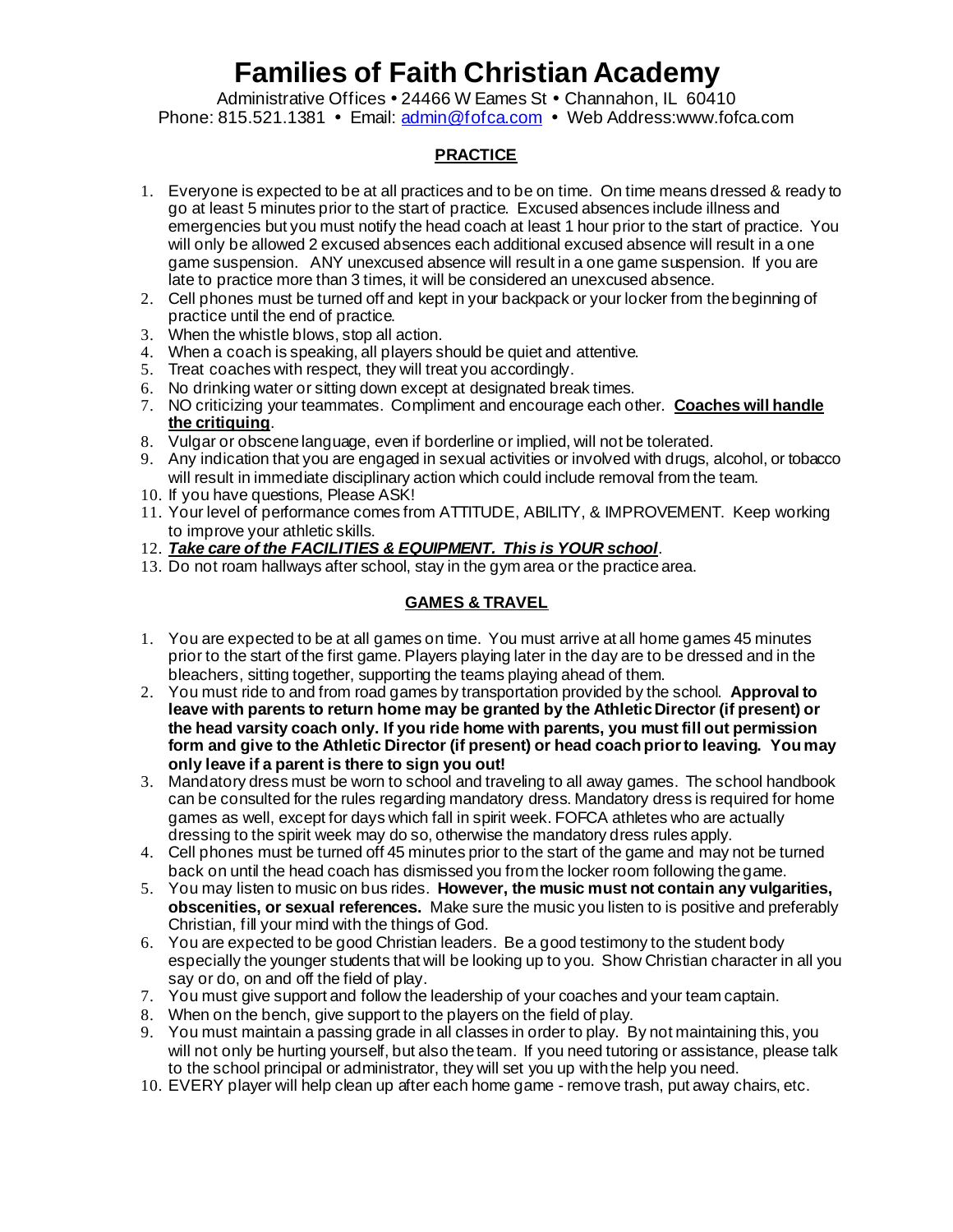Administrative Offices . 24466 W Eames St . Channahon, IL 60410 Phone: 815.521.1381 • Email: [admin@fofca.com](mailto:admin@fofca.com) • Web Address:www.fofca.com

#### **CHRISTIAN ATHLETES COMMITMENT**

In every athletic situation whether practice or games, I will dedicate myself to give a total release of all I am mentally, emotionally, and physically- and to become more like Christ.

**If the head coach elects to use team captain(s), then the following applies. Failure to do so may result in removal as team captain, either at the discretion of the coach, or the Athletic Director.**

#### **FOFCA Team Captain Responsibilities:**

- 1. Exemplify Christian character at all times both on and off the court.
- 2. Be an example to your teammates spiritually and academically. This does not mean you have to be a "perfect" Christian or a straight 'A' student but rather that you give God your best.
- 3. Lead your teammates in practices and in games by exemplifying hard work and determination and by being your team's voice.
- 4. Hold your teammates accountable for their Christian character, their spiritual growth, their academic success, and for their effort in practice and in games.
- 5. Be an encourager to each one of your teammates **both on and off the court.**
- 6. Express the feelings and concerns of your teammates to your Coach.
- 7. Be the hardest worker on the team in practice and in games.
- 8. Be present and on-time to ALL practices and games. Unless there is an emergency, you are ill, or it is a pre-arranged absence.
- 9. Be prepared to lead the team in prayer before/after games and to lead devotions on trips.
- 10. Keep the team **UNITED** in mind and thought- let there be no division among us.